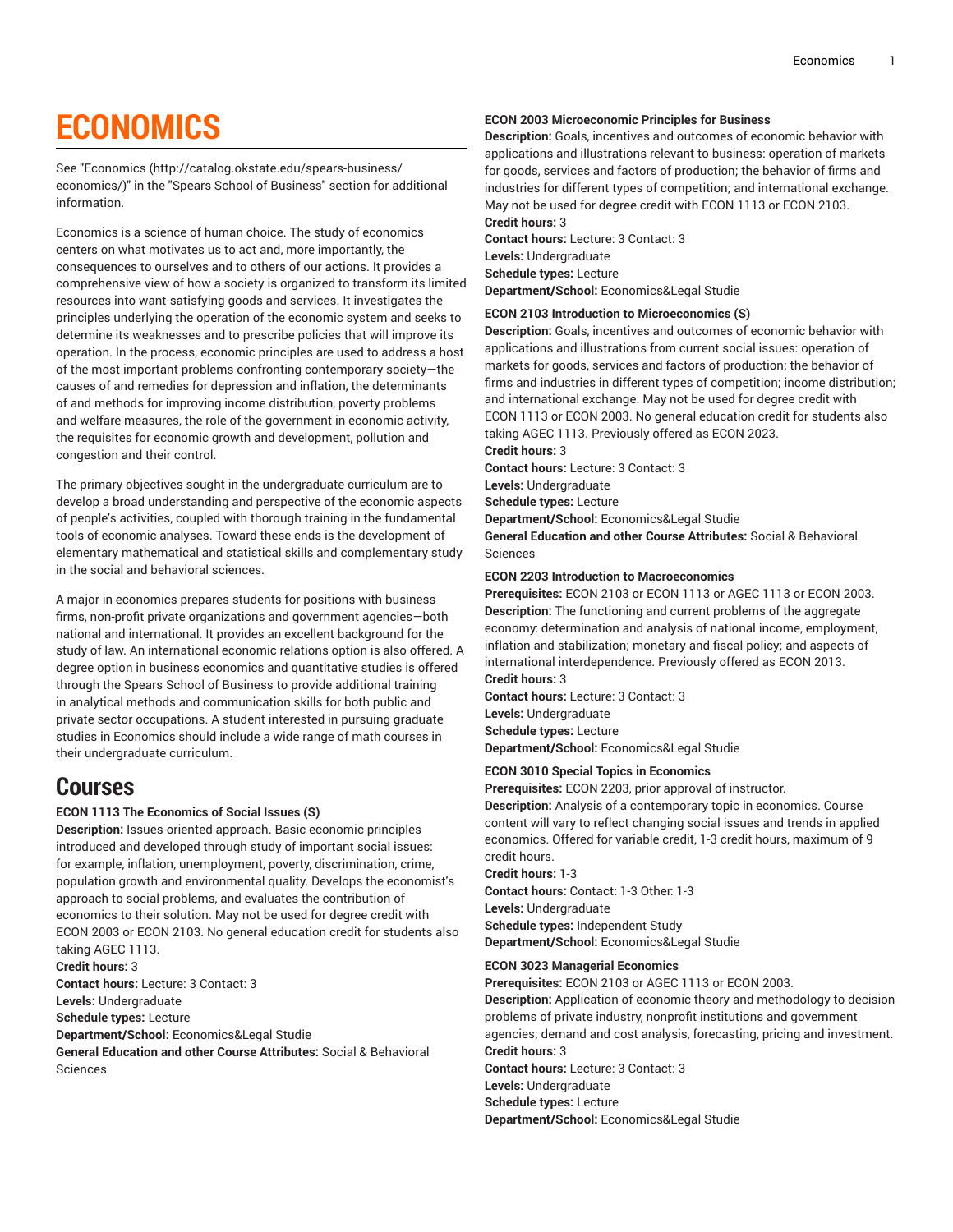## **ECON 3033 Economics of Entrepreneurship and Innovation**

**Prerequisites:** 3 credit hours in Economics.

**Description:** Explores the process of economic innovation and entrepreneurship from both microeconomic and macroeconomic perspectives. Key topics include risk and uncertainty, the psychology of innovation, institutional change, product versus process innovation, the externality of innovation, innovation profit, innovation life cycle, innovation diffusion, and business cycle instability.

**Credit hours:** 3

**Contact hours:** Lecture: 3 Contact: 3

**Levels:** Undergraduate

**Schedule types:** Lecture

**Department/School:** Economics&Legal Studie

## **ECON 3113 Intermediate Microeconomics**

**Prerequisites:** ECON 2103 or ECON 2003 and either MATH 2103 or MATH 2123 or MATH 2144.

**Description:** How the market organizes economic activity and an evaluation of its performance. Principles of price theory developed and applied to the interactions of consumers, producers and resource owners in markets characterized by different degrees of competition. **Credit hours:** 3

**Contact hours:** Lecture: 3 Contact: 3 **Levels:** Undergraduate **Schedule types:** Lecture **Department/School:** Economics&Legal Studie

## **ECON 3123 Intermediate Macroeconomics**

**Prerequisites:** ECON 2203 and either MATH 2103 or MATH 2144. **Description:** Development of a theoretical framework for studying the determinants of national income, employment and general price level. National income accounting, consumption, investment, government spending and taxation, the supply of and demand for money. Monetary, fiscal and incomes policies considered with regard to unemployment, inflation and economic growth.

**Credit hours:** 3 **Contact hours:** Lecture: 3 Contact: 3 **Levels:** Undergraduate **Schedule types:** Lecture **Department/School:** Economics&Legal Studie

## **ECON 3213 Game Theory and Experimental Economics**

**Prerequisites:** Three credit hours in economics.

**Description:** The fundamentals of strategic actions presented in a game theory context and the validation of these ideas with economic experiments.

**Credit hours:** 3 **Contact hours:** Lecture: 3 Contact: 3 **Levels:** Undergraduate **Schedule types:** Lecture **Department/School:** Economics&Legal Studie

## **ECON 3313 Money and Banking**

**Prerequisites:** ECON 2203.

**Description:** The economics of money and banking. Operations of commercial banks and structure and competition of the banking industry. Organization and operation of the Federal Reserve System and its effects on interest rates, employment and prices. An introduction to monetary economics and international banking concludes the course. **Credit hours:** 3 **Contact hours:** Lecture: 3 Contact: 3 **Levels:** Undergraduate

**Schedule types:** Lecture

**Department/School:** Economics&Legal Studie

## **ECON 3423 Public Finance**

**Prerequisites:** ECON 2003 or ECON 2203.

**Description:** The economics of the government sector. Scope of government activity, efficiency in government expenditures, federal budget, fiscal and debt management policy. Principles of taxation. Major tax sources, tax distribution, tax issues. Current public finance problems such as revenue sharing, negative income tax, urban transport systems and national health insurance.

**Credit hours:** 3 **Contact hours:** Lecture: 3 Contact: 3 **Levels:** Undergraduate

**Schedule types:** Lecture

**Department/School:** Economics&Legal Studie

## **ECON 3513 Labor Economics**

**Prerequisites:** ECON 2003.

**Description:** The economic analysis of labor markets. Topics include labor supply and demand, the impact of education and training, labor migration, the structure of wages, discrimination and labor unions. **Credit hours:** 3 **Contact hours:** Lecture: 3 Contact: 3

**Levels:** Undergraduate **Schedule types:** Lecture **Department/School:** Economics&Legal Studie

## **ECON 3613 International Economic Relations (IS)**

**Prerequisites:** ECON 2003 or ECON 2203. **Description:** International trade and finance; international economic organizations; the foreign economic policy of the U.S.

**Credit hours:** 3

**Contact hours:** Lecture: 3 Contact: 3

**Levels:** Undergraduate

**Schedule types:** Lecture

**Department/School:** Economics&Legal Studie

**General Education and other Course Attributes:** International Dimension, Social & Behavioral Sciences

## **ECON 3713 Government and Business**

## **Prerequisites:** ECON 2003.

**Description:** Methods of measuring the extent of monopoly power in American industries and ways of evaluating the effects of this power on consumer welfare. U.S. antitrust laws, their enforcement and landmark court decisions under these laws.

**Credit hours:** 3

**Contact hours:** Lecture: 3 Contact: 3 **Levels:** Undergraduate **Schedule types:** Lecture **Department/School:** Economics&Legal Studie

**ECON 3723 The Economics of Sport**

**Prerequisites:** ECON 2103 or ECON 2003.

**Description:** Using economic analysis to understand the world of professional and amateur sport. Emphasis will be on economic decisionmaking relevant to the teams, leagues and institutions in the world of sport.

#### **Credit hours:** 3

**Contact hours:** Lecture: 3 Contact: 3 **Levels:** Undergraduate **Schedule types:** Lecture **Department/School:** Economics&Legal Studie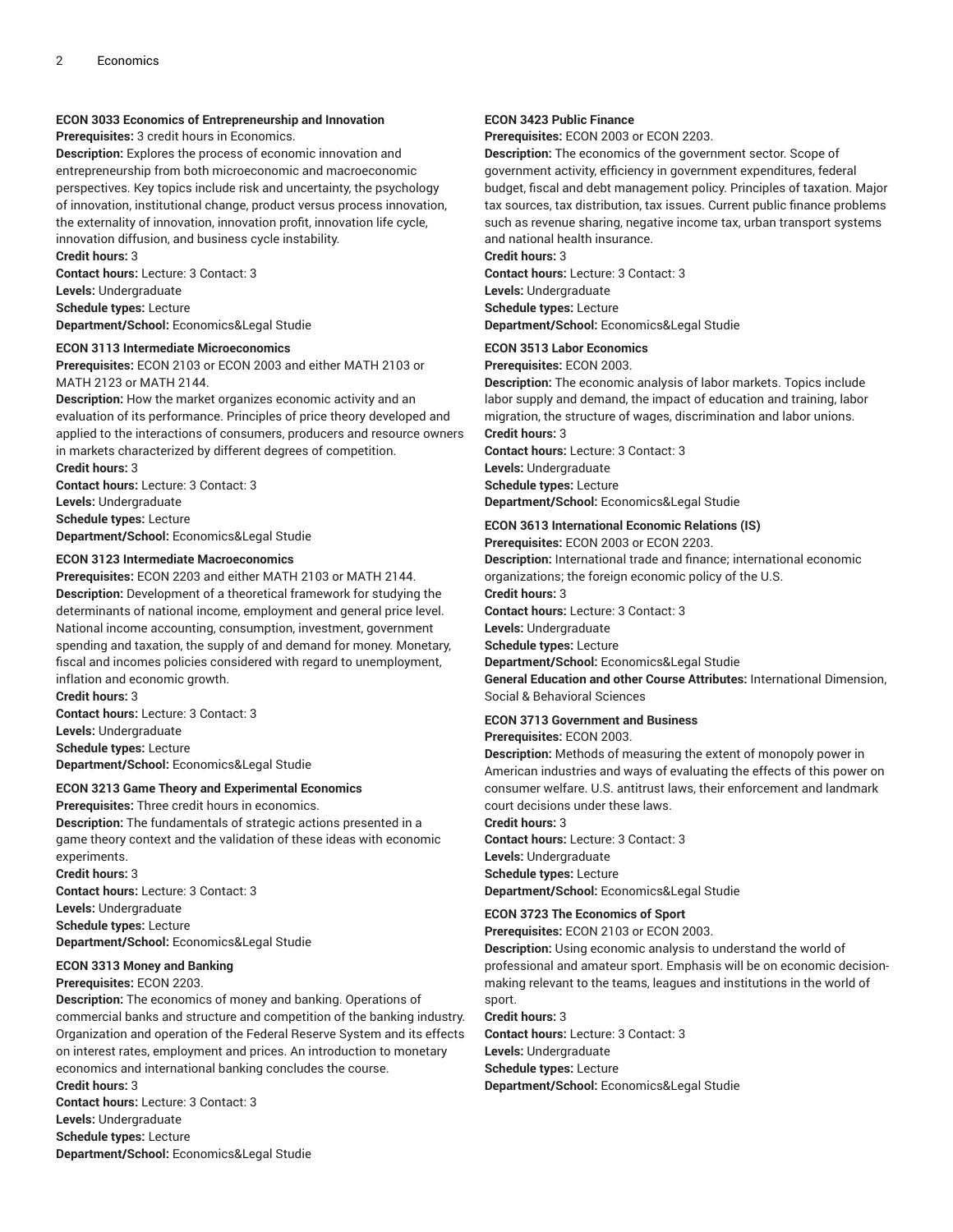## **ECON 3823 American Economic History (S)**

**Description:** Economic development and economic forces in American history; emphasis upon industrialization and its impact upon our economic society since the Civil War. Same course as HIST 4513. **Credit hours:** 3

**Contact hours:** Lecture: 3 Contact: 3

**Levels:** Undergraduate

**Schedule types:** Lecture **Department/School:** Economics&Legal Studie

**General Education and other Course Attributes:** Social & Behavioral Sciences

## **ECON 3903 Economics of the Environment**

**Prerequisites:** ECON 2103 or ECON 2003.

**Description:** Economic and political factors that influence the formation and implementation of environmental policy. Environmental policy instruments such as pollution taxes, standards and marketable pollution permits are discussed. Measurement of environmental damages and risk are also considered.

**Credit hours:** 3 **Contact hours:** Lecture: 3 Contact: 3

**Levels:** Undergraduate **Schedule types:** Lecture

**Department/School:** Economics&Legal Studie

## **ECON 4113 Energy Economics: Traditional and Renewable Energy Markets**

**Prerequisites:** ECON 2103 or ECON 2003 and either MATH 2103 or MATH 2144.

**Description:** This course examines economic theory, empirical perspectives, and the political economy of energy supply and demand. It discusses aspects of local, national and global markets for oil, natural gas, coal, electricity, nuclear power, and renewable energy. In the course, we will examine public policies affecting energy markets including taxes, price regulation, energy efficiency, and control of emissions. Same course as ECON 5733.

**Credit hours:** 3

**Contact hours:** Lecture: 3 Contact: 3

**Levels:** Undergraduate

**Schedule types:** Lecture **Department/School:** Economics&Legal Studie

## **ECON 4213 Econometric Methods**

**Prerequisites:** ECON 2003 or ECON 2203. STAT 2013 or STAT 2023 or STAT 2053.

**Description:** Basic quantitative methods used in economic analysis emphasizing applications to economic problems and interpretation of empirical results. Statistical analyses, regression and forecasting techniques using computer programs.

**Credit hours:** 3

**Contact hours:** Lecture: 3 Contact: 3

**Levels:** Undergraduate

**Schedule types:** Lecture

**Department/School:** Economics&Legal Studie

#### **ECON 4223 Business and Economic Forecasting**

**Prerequisites:** ECON 2003 or ECON 2203. STAT 2013 or STAT 2023 or STAT 2053.

**Description:** Forecasting business and economic variables. Regression models and time series models such as exponential smoothing models, seasonal models, and Box-Jenkins models. Evaluation of methods and forecasting accuracy. Application of methods using computer programs. **Credit hours:** 3

**Contact hours:** Lecture: 3 Contact: 3 **Levels:** Undergraduate **Schedule types:** Lecture **Department/School:** Economics&Legal Studie

## **ECON 4233 Econometric Applications**

**Prerequisites:** ECON 2203 and 3 hours of statistics.

**Description:** Econometric applications and data analysis used to conduct economic research and policy analysis. Econometric methods include the basics of linear regression, hypothesis testing, panel data, differences in-differences, instrumental variables, and quantile regression. The emphasis is on the development of intuition and application rather than econometric theory.

**Credit hours:** 3

**Contact hours:** Lecture: 3 Contact: 3 **Levels:** Undergraduate **Schedule types:** Lecture

**Department/School:** Economics&Legal Studie

#### **ECON 4643 International Economic Development (IS) Prerequisites:** ECON 2003.

**Description:** Problems of underdeveloped economics related to the world economy; obstacles to economic growth and policies for promoting growth.

**Credit hours:** 3 **Contact hours:** Lecture: 3 Contact: 3 **Levels:** Undergraduate **Schedule types:** Lecture **Department/School:** Economics&Legal Studie **General Education and other Course Attributes:** International Dimension, Social & Behavioral Sciences

### **ECON 4850 Applied Studies in Economics**

**Prerequisites:** 12 credit hours in economics and consent of instructor. **Description:** Structured internship or field project with supporting academic study. Offered for variable credit,1-6 credit hours, maximum of 6 credit hours.

**Credit hours:** 1-6 **Contact hours:** Contact: 1-6 Other: 1-6 **Levels:** Undergraduate **Schedule types:** Independent Study **Department/School:** Economics&Legal Studie

## **ECON 4913 Urban and Regional Economics**

**Prerequisites:** ECON 2003 or ECON 2203.

**Description:** Theoretical, historical, and empirical examination of the economic forces that shape growth, development, land use, and location decisions in towns, cities and regions. Presents economic explanation for several urban problems such as sprawl, segregation, crime, pollution, traffic congestion, and inadequate housing and education. The role of state and local governments in addressing these problems is discussed. **Credit hours:** 3

**Contact hours:** Lecture: 3 Contact: 3

**Levels:** Undergraduate

**Schedule types:** Lecture

**Department/School:** Economics&Legal Studie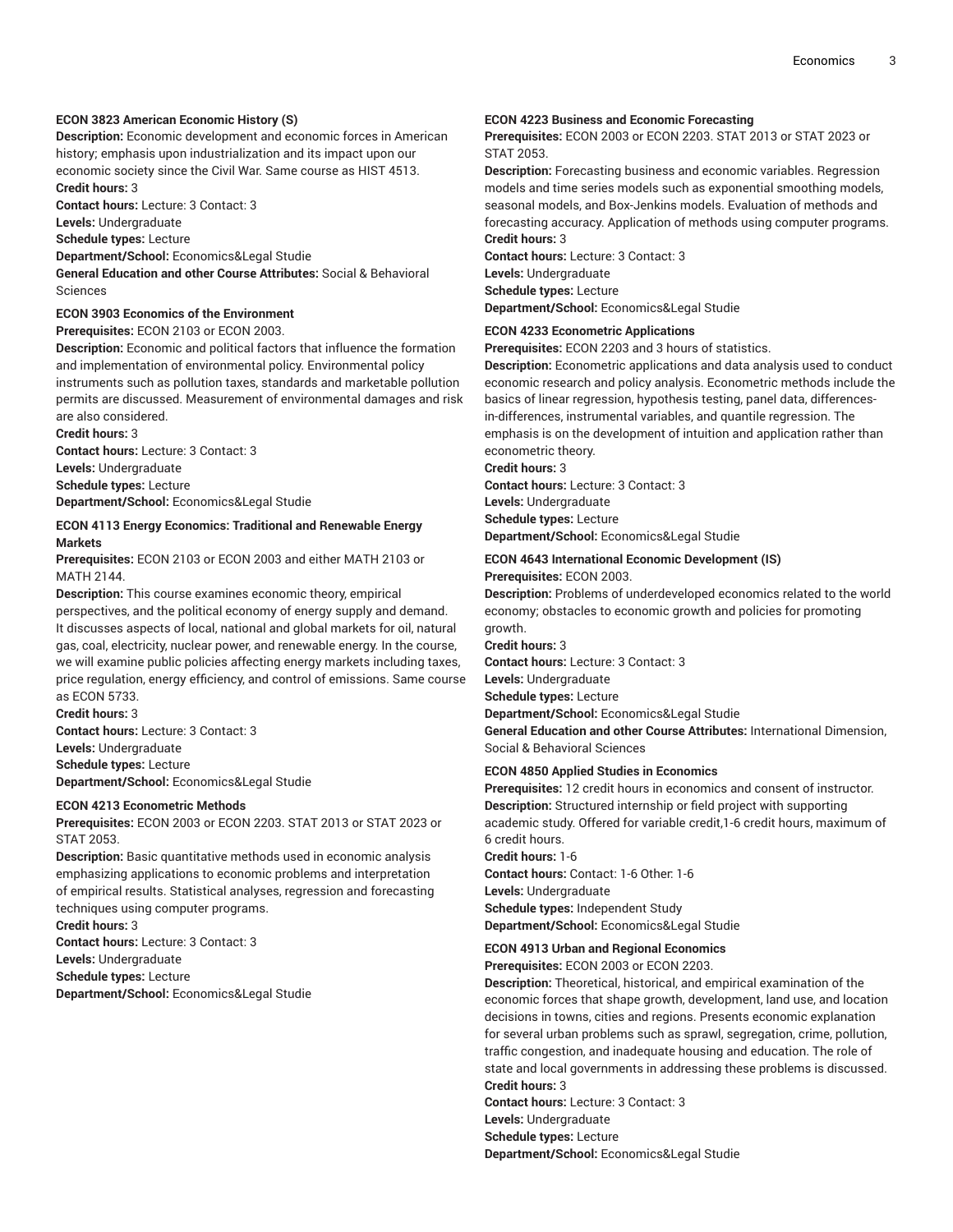## **ECON 4933 Applied Economics**

**Prerequisites:** ECON 3113 and ECON 3123 and 6 additional hours of upper-division economics.

**Description:** Essential skills in applied economics, including data collection, economics analysis, and presentation of findings. Specific applications may come from international trade and finance, econometrics, energy economics, public finance, labor economics, economic history, regional economics, and development, etc. **Credit hours:** 3

**Contact hours:** Lecture: 3 Contact: 3

**Levels:** Undergraduate

**Schedule types:** Lecture **Department/School:** Economics&Legal Studie

#### **ECON 4993 Economics Honors Thesis**

**Prerequisites:** Departmental invitation, senior standing, Honors Program participation.

**Description:** A guided reading and research program ending with an honors thesis under the direction of a faculty member, with second faculty reader and oral examination. Required for graduation with departmental honors in economics.

**Credit hours:** 3

**Contact hours:** Contact: 3 Other: 3 **Levels:** Undergraduate **Schedule types:** Independent Study **Department/School:** Economics&Legal Studie

**General Education and other Course Attributes:** Honors Credit

## **ECON 5000 Research and Thesis**

**Description:** Workshop for the exploration and development of research topics. Research leading to the master's thesis. Offered for variable credit, 1-6 credit hours, maximum of 6 credit hours.

**Credit hours:** 1-6 **Contact hours:** Contact: 1-6 Other: 1-6 **Levels:** Graduate **Schedule types:** Independent Study **Department/School:** Economics&Legal Studie

#### **ECON 5003 Research Report**

**Prerequisites:** Consent of committee chairperson. **Description:** Supervised research for MS report. **Credit hours:** 3 **Contact hours:** Contact: 3 Other: 3 **Levels:** Graduate **Schedule types:** Independent Study **Department/School:** Economics&Legal Studie **Additional Fees:** Business Graduate Program fee of \$6 per credit hour applies.

#### **ECON 5010 Research and Independent Studies**

**Prerequisites:** Consent of departmental committee under a workshop arrangement or supervised independent studies. **Description:** Offered for variable credit, 1-6 credit hours, maximum of 10

credit hours. **Credit hours:** 1-3 **Contact hours:** Contact: 1-3 Other: 1-3 **Levels:** Graduate **Schedule types:** Independent Study

**Department/School:** Economics&Legal Studie **Additional Fees:** Business Graduate Program fee of \$6 per credit hour

applies.

## **ECON 5033 Macroeconomic Analysis**

**Prerequisites:** Three hours of economics or consent of instructor. **Description:** Study of the determinants of aggregate output, employment, price level, and interest rates, including international aspects. Monetary, fiscal, and exchange rate policies and impact on the macroeconomy and business environment.

**Credit hours:** 3

**Contact hours:** Lecture: 3 Contact: 3

**Levels:** Graduate

**Schedule types:** Lecture

**Department/School:** Economics&Legal Studie

**Additional Fees:** Business Graduate Program fee of \$6 per credit hour applies.

## **ECON 5043 Microeconomic Analysis**

**Prerequisites:** ECON 3113 and MATH 2144 or consent of instructor. **Description:** A calculus-based microeconomics course developing basic consumer, producer, and equilibrium models.

**Credit hours:** 3

**Contact hours:** Lecture: 3 Contact: 3

**Levels:** Graduate

**Schedule types:** Lecture

**Department/School:** Economics&Legal Studie

**Additional Fees:** Business Graduate Program fee of \$6 per credit hour applies.

## **ECON 5113 Managerial Economics**

**Prerequisites:** Admission to a SSB graduate program or consent of MBA director.

**Description:** Economic theory applied to business decision-making. Concepts of microeconomics and macroeconomics related to understanding the economic system, analysis of policy, forecasting, and international economics. No credit for PhD students in economics.

**Credit hours:** 3

**Contact hours:** Lecture: 3 Contact: 3

**Levels:** Graduate

**Schedule types:** Lecture

**Department/School:** Economics&Legal Studie

**Additional Fees:** Business Graduate Program fee of \$6 per credit hour applies.

#### **ECON 5173 Energy Economics**

**Prerequisites:** ECON 5113 or ECON 2103 or equivalent.

**Description:** Develop tools necessary to examine energy markets from an economics perspective and discuss aspects of local, national and global markets for oil, natural gas, coal, electricity, and renewable energy. The course examines public policies affecting energy markets including taxes, regulation, energy efficiency and control of emissions.

**Credit hours:** 3

**Contact hours:** Lecture: 3 Contact: 3 **Levels:** Graduate **Schedule types:** Lecture **Department/School:** Economics&Legal Studie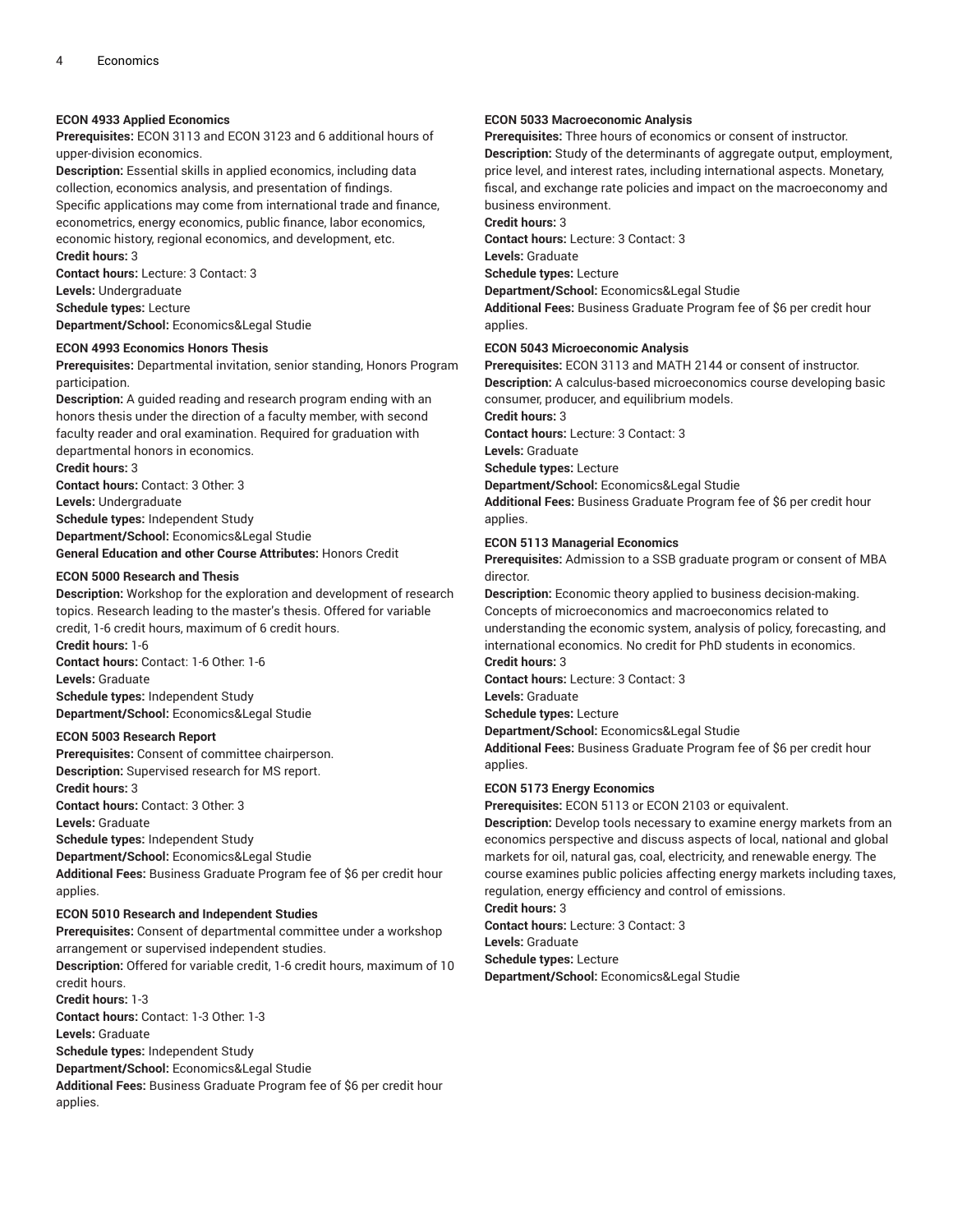## **ECON 5213 Introduction to Econometrics**

**Prerequisites:** STAT 3013 or equivalent; consent of instructor. **Description:** Introductory course in econometric regression analysis for first year graduate students in economics, business and agricultural economics. A review of basic probability and statistics, linear regression with one or more explanatory variables, binary dependent variables regression, instrumental variables regression, the use of panel data, and program evaluation. Assessment of the internal validity of estimated models.

**Credit hours:** 3

**Contact hours:** Lecture: 3 Contact: 3

**Levels:** Graduate

**Schedule types:** Lecture

**Department/School:** Economics&Legal Studie

**Additional Fees:** Business Graduate Program fee of \$6 per credit hour applies.

## **ECON 5263 Introduction to Econometrics II**

**Prerequisites:** ECON 5213 or equivalent; consent of instructor. **Description:** Introductory course in econometric regression analysis for first year graduate students in economics, business and agricultural economics. Topics include microeconometric applications using panel data, qualitative choice and limited dependent variable models. Also, includes applications in macroeconomics and financial economics using regression analysis.

**Credit hours:** 3 **Contact hours:** Lecture: 3 Contact: 3 **Levels:** Graduate **Schedule types:** Lecture **Department/School:** Economics&Legal Studie

#### **ECON 5353 Austrian Economics: Theory & History**

**Description:** Explore the Austrian school of economics, its origins, history and theory. Austrian economics views the market as a dynamic process with entrepreneurship as its driving force. In contrast to competing paradigms, the Austrian school consistently applies value subjectivity, acknowledges the highly heterogeneous nature of productive capital and relies primarily on a method that is specific for the social sciences. Same course as EEE 5103. May not be used for degree credit with EEE 4103 or ECON 4353.

**Credit hours:** 3 **Contact hours:** Lecture: 3 Contact: 3 **Levels:** Graduate **Schedule types:** Lecture **Department/School:** Economics&Legal Studie

#### **ECON 5603 Global Economics**

**Description:** This course presents an introduction to economic issues from a global perspective for the non-specialist. It emphasizes the problems and challenges the process of globalization poses to national economies. The first part of the course presents the main theories of international trade and their relevance to explaining current global trade patterns. The second part of the course examines the foreign exchange market and the process of exchange rate determination. It covers various international financial issues such as global current account imbalances, the role of the dollar in international financial markets and international currency crises. Same course as GS 5213.

**Credit hours:** 3 **Contact hours:** Lecture: 3 Contact: 3 **Levels:** Graduate **Schedule types:** Lecture **Department/School:** Economics&Legal Studie

## **ECON 5733 Energy Economics: Traditional and Renewable Energy Markets**

**Prerequisites:** ECON 2103 or ECON 2003 and either MATH 2103 or **MATH 2144** 

**Description:** This course examines theory, empirical perspectives, and the political economy of energy supply and demand. It discusses aspects of local, national, and global markets for oil, natural gas, coal, electricity, nuclear power, and renewable energy. In the course, we will examine public policies affecting energy markets including taxes, price regulation, energy efficiency, and control of emissions. Same course as ECON 4113.

**Credit hours:** 3

**Contact hours:** Lecture: 3 Contact: 3

**Levels:** Graduate

**Schedule types:** Lecture

**Department/School:** Economics&Legal Studie **Additional Fees:** Business Graduate Program fee of \$6 per credit hour

applies.

## **ECON 6000 Research and Thesis**

**Prerequisites:** Approval of advisory committee. **Description:** Workshop for the exploration and development of research topics. Research leading to the PhD dissertation. Offered for variable credit, 1-12 credit hours, maximum of 30 credit hours.

**Credit hours:** 1-12

**Contact hours:** Contact: 1-12 Other: 1-12

**Levels:** Graduate

**Schedule types:** Independent Study

**Department/School:** Economics&Legal Studie

## **ECON 6010 Seminar in Economic Policy**

**Description:** Intensive analysis of selected problems in economic policy. Individual research, seminar reports and group discussion of reports. Offered for variable credit, 1-3 credit hours, maximum of 6 credit hours. **Credit hours:** 1-6 **Contact hours:** Contact: 1-6 Other: 1-6 **Levels:** Graduate

**Schedule types:** Independent Study **Department/School:** Economics&Legal Studie

## **ECON 6013 Microeconomic Theory I**

**Prerequisites:** ECON 5223 or consent of instructor. **Description:** Contemporary price and allocation theory with emphasis on comparative statics. Course previously offered as ECON 5123. **Credit hours:** 3 **Contact hours:** Lecture: 3 Contact: 3 **Levels:** Graduate

**Schedule types:** Lecture **Department/School:** Economics&Legal Studie

## **ECON 6023 Microeconomic Theory II**

**Prerequisites:** ECON 6013.

**Description:** Contemporary price and allocation theory with emphasis on general equilibrium analysis. Welfare economics. Course previously offered as ECON 6133.

**Credit hours:** 3

**Contact hours:** Lecture: 3 Contact: 3 **Levels:** Graduate **Schedule types:** Lecture **Department/School:** Economics&Legal Studie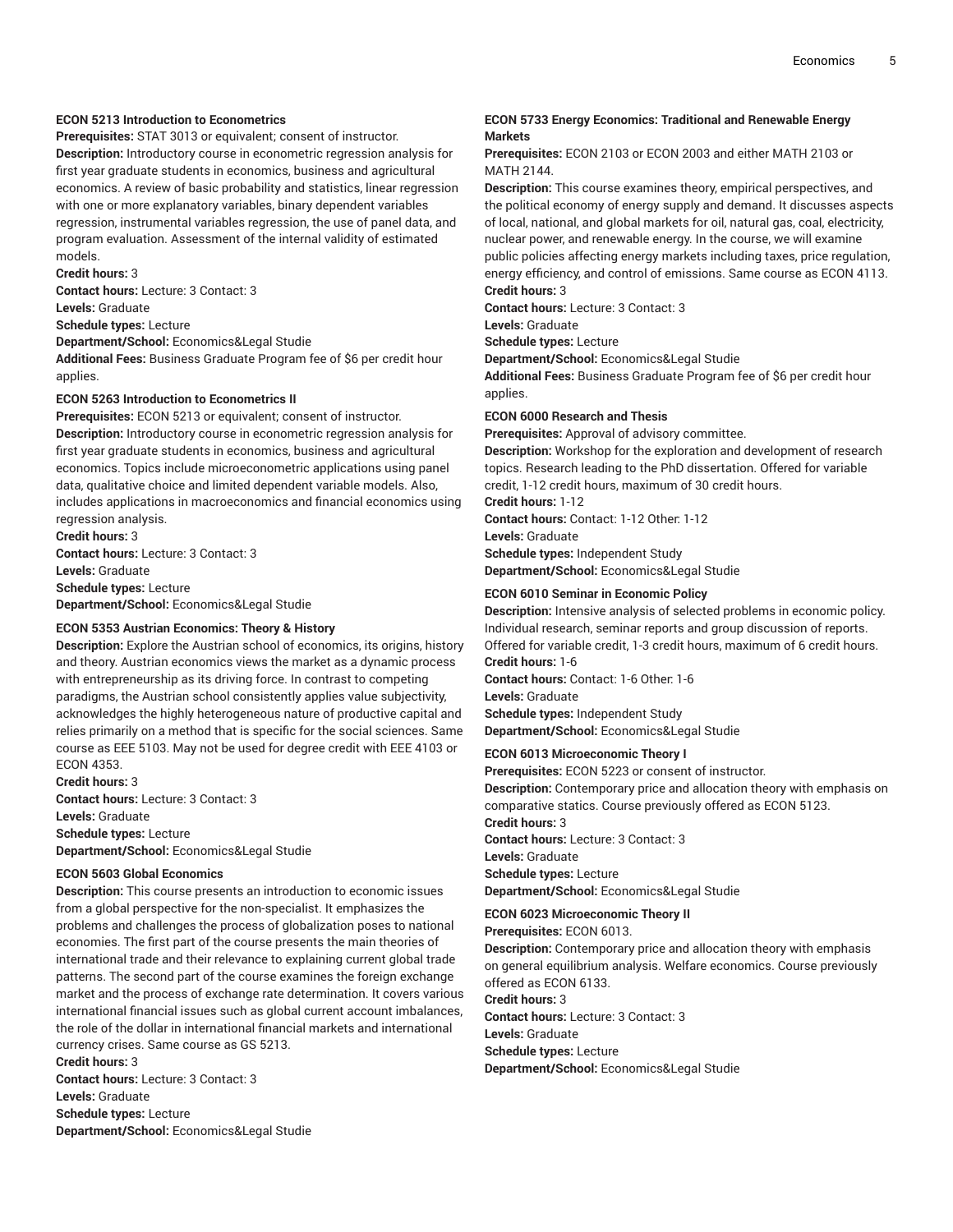## **ECON 6033 Macroeconomic Theory I**

**Prerequisites:** ECON 5033 or consent of instructor.

**Description:** National income, employment and the price level from the point of view of comparative statics. Course previously offered as ECON 5133.

**Credit hours:** 3 **Contact hours:** Lecture: 3 Contact: 3 **Levels:** Graduate **Schedule types:** Lecture **Department/School:** Economics&Legal Studie

## **ECON 6043 Macroeconomic Theory II**

**Prerequisites:** ECON 6033.

**Description:** National income, employment and the price level from the point of view of dynamics. Growth models. Previously offered as ECON 6143.

**Credit hours:** 3 **Contact hours:** Lecture: 3 Contact: 3 **Levels:** Graduate **Schedule types:** Lecture **Department/School:** Economics&Legal Studie

## **ECON 6113 Seminar in Economic Theory**

**Description:** Microeconomics. **Credit hours:** 3 **Contact hours:** Lecture: 3 Contact: 3 **Levels:** Graduate **Schedule types:** Lecture **Department/School:** Economics&Legal Studie

## **ECON 6123 Seminar in Economic Theory**

**Description:** Macroeconomics. **Credit hours:** 3 **Contact hours:** Lecture: 3 Contact: 3 **Levels:** Graduate **Schedule types:** Lecture **Department/School:** Economics&Legal Studie

#### **ECON 6213 Econometrics I**

**Prerequisites:** ECON 5213 or consent of instructor. **Description:** Theory and application of econometric theory to regression analysis. Topics include OLS, GLS, nonlinear least squares, and maximum likelihood estimation. Course previously offered as ECON 5243. **Credit hours:** 3

**Contact hours:** Lecture: 3 Contact: 3 **Levels:** Graduate **Schedule types:** Lecture

**Department/School:** Economics&Legal Studie

## **ECON 6233 Time Series Econometrics**

**Prerequisites:** ECON 5243 or equivalent.

**Description:** Advanced topics and fundamental elements in economic as well as financial time series models. Recently developed techniques with stationary and nonstationary time series, including Box-Jenkins and forecast methods, unit root, cointegration, error correction model, and VAR.

**Credit hours:** 3

**Contact hours:** Lecture: 3 Contact: 3 **Levels:** Graduate **Schedule types:** Lecture **Department/School:** Economics&Legal Studie

#### **ECON 6243 Econometrics II**

**Prerequisites:** ECON 6213.

**Description:** Advanced econometric theory and microeconometric applications. Topics include instrumental variables estimation, generalized method-of-moments estimation, limited dependent variable models, regression analysis using cross- section survey and panel data, and program evaluation.

## **Credit hours:** 3

**Contact hours:** Lecture: 3 Contact: 3 **Levels:** Graduate **Schedule types:** Lecture

**Department/School:** Economics&Legal Studie

## **ECON 6323 Mathematical Economics I**

**Prerequisites:** ECON 3113 and MATH 2163 or equivalent. **Description:** Mathematical concepts of single variable and multivariate calculus, topological properties of Euclidean space, convergence, linear algebra, optimization theory and the Kuhn-Tucker Theorem with applications from economic theory. Previously offered as ECON 5223. **Credit hours:** 3 **Contact hours:** Lecture: 3 Contact: 3 **Levels:** Graduate **Schedule types:** Lecture **Department/School:** Economics&Legal Studie

## **ECON 6613 International Finance**

**Prerequisites:** Permission of instructor.

**Description:** Open economy macro-economics and the role of devaluation, fiscal and monetary policy in the open economy, monetary approach to the balance of payments, portfolio balance and asset market approaches to the determination of exchange rates. Course previously offered as ECON 5613.

**Credit hours:** 3 **Contact hours:** Lecture: 3 Contact: 3 **Levels:** Graduate **Schedule types:** Lecture **Department/School:** Economics&Legal Studie

## **ECON 6623 Economic Development I**

**Prerequisites:** Permission of instructor.

**Description:** Characteristics and problems of less-developed countries. Criteria of growth and development with emphasis on strategies for development. The role of capital, labor, technological progress and entrepreneurship. Growth models. Course previously offered as ECON 5623.

## **Credit hours:** 3

**Contact hours:** Lecture: 3 Contact: 3 **Levels:** Graduate **Schedule types:** Lecture **Department/School:** Economics&Legal Studie

#### **ECON 6633 International Trade**

**Prerequisites:** Permission of instructor.

**Description:** International trade and commercial policy. Comparative advantage, general equilibrium and modern trade theories; welfare implications of international resource allocation models; the theory of protection and international interdependence. Course previously offered as ECON 5633.

**Credit hours:** 3

**Contact hours:** Lecture: 3 Contact: 3 **Levels:** Graduate

**Schedule types:** Lecture

**Department/School:** Economics&Legal Studie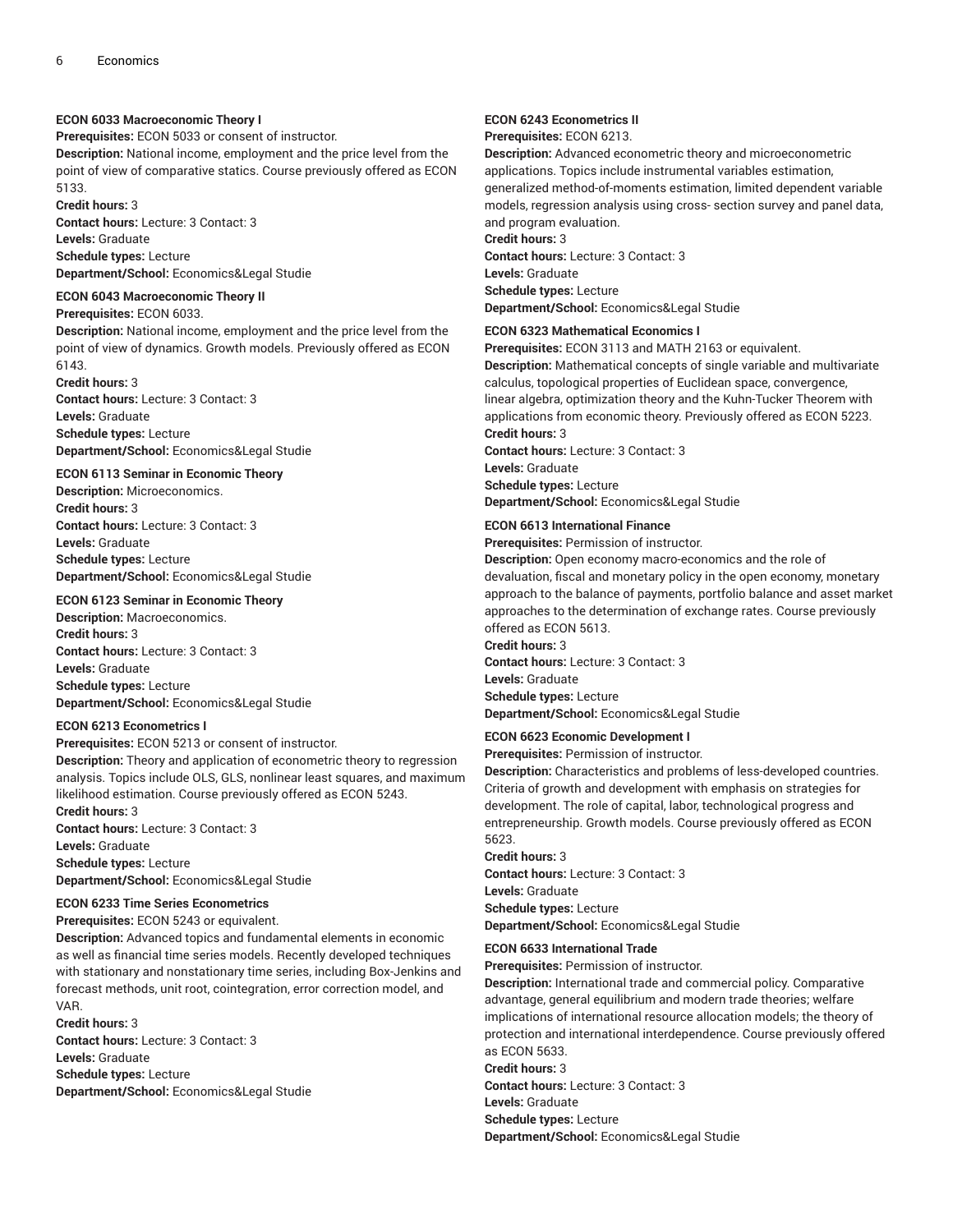## **ECON 6643 Economic Development II**

**Prerequisites:** Permission of instructor.

**Description:** Major problems of development policy. Inflation and mobilization of capital, investment criteria, agriculture, foreign trade, population and manpower, planning and programming methods. Course previously offered as ECON 5643. **Credit hours:** 3

**Contact hours:** Lecture: 3 Contact: 3 **Levels:** Graduate **Schedule types:** Lecture **Department/School:** Economics&Legal Studie

## **ECON 6903 Regional Economic Analysis and Policy**

**Description:** Selected topics in location theory, regional economic growth and policies toward regional development in the U.S. Course previously offered as ECON 5903.

**Credit hours:** 3 **Contact hours:** Lecture: 3 Contact: 3 **Levels:** Graduate **Schedule types:** Lecture

**Department/School:** Economics&Legal Studie

## **ECON 6913 Urban Economics**

**Prerequisites:** Permission of instructor.

**Description:** The urban area as an economic system. Problems of economic policy in an urban environment. Course previously offered as ECON 5913.

#### **Credit hours:** 3

**Contact hours:** Lecture: 3 Contact: 3 **Levels:** Graduate **Schedule types:** Lecture

**Department/School:** Economics&Legal Studie

## **LSB 1113 Law in Society**

**Description:** Forms and types of law and their evolution, including antitrust, ecology, consumerism and civil rights. Political, social and economic forces affecting legal developments. Legal needs of society and the probable future direction of the law. Course previously offered as BUSL 1113.

**Credit hours:** 3 **Contact hours:** Lecture: 3 Contact: 3 **Levels:** Undergraduate **Schedule types:** Lecture **Department/School:** Management

## **LSB 3010 Special Topics in Legal Studies in Business**

**Prerequisites:** LSB 3213, prior consent of instructor. **Description:** Analysis of a contemporary topic in business law. Changing social issues and trends in legal studies in business. Offered for variable credit, 1-3 credit hours, maximum of 6 credit hours. **Credit hours:** 1-3

**Contact hours:** Contact: 1-3 Other: 1-3 **Levels:** Undergraduate **Schedule types:** Independent Study **Department/School:** Management

## **LSB 3213 Legal and Regulatory Environment of Business Prerequisites:** Junior standing.

**Description:** General concepts regarding the nature of the legal system, ethical issues in business decision making, dispute resolution processes, basic constitutional limitations on the power of government to regulate business activity, the nature of government regulation, fundamental principles of tort and contract law. Course previously offered as BUSL 3213.

**Credit hours:** 3

**Contact hours:** Lecture: 3 Contact: 3 **Levels:** Undergraduate **Schedule types:** Lecture **Department/School:** Management

## **LSB 4013 Law and Social Media**

**Prerequisites:** LSB 3213.

**Description:** This course introduces the fundamentals of social media law. Legal topics include: marketing, intellectual property, employment, privacy, free speech and fundraising. Methods to address the risks of these legal issues will be discussed. **Credit hours:** 3

**Contact hours:** Lecture: 3 Contact: 3 **Levels:** Undergraduate

**Schedule types:** Lecture

**Department/School:** Management

## **LSB 4113 White Collar Criminal**

## **Prerequisites:** LSB 3213.

**Description:** This course explores white-collar crime including illegal, unethical and deviant activities of organizations and individuals. The course examines causes of the behavior as well as its impact on business stakeholders.

**Credit hours:** 3 **Contact hours:** Lecture: 3 Contact: 3 **Levels:** Undergraduate **Schedule types:** Lecture **Department/School:** Management

## **LSB 4323 Law of Commercial Transactions and Debtor-Creditor Relationships**

**Prerequisites:** LSB 3213.

**Description:** Concentrated study of law relating to certain commercial transactions and debtor/creditor relationships. Includes law of sales, negotiable instruments, secured transactions, suretyship and bankruptcy. Previously offered as LSB 3323 and BUSL 3323. **Credit hours:** 3

**Contact hours:** Lecture: 3 Contact: 3 **Levels:** Undergraduate **Schedule types:** Lecture

**Department/School:** Management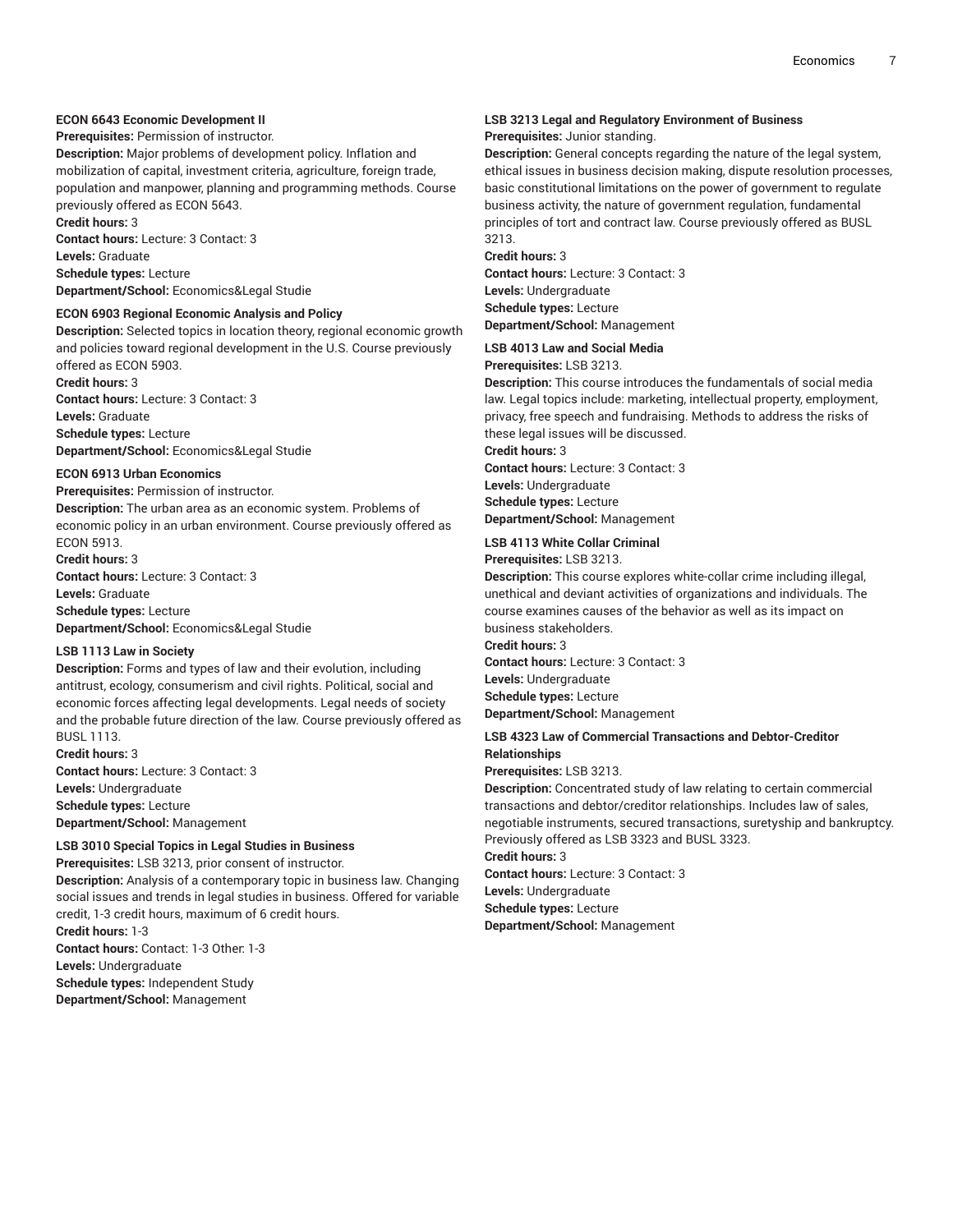## **LSB 4403 Law and Entrepreneurship**

**Prerequisites:** ECON 3213 or permission of instructor.

**Description:** Explores how to recognize and ethically manage legal risks within an emerging enterprise in order to optimize opportunities. Topics include: evaluating appropriate business organizations; understanding alternatives for obtaining capital; using employees to help achieve organizational goals; protecting intellectual property; and complying with the regulatory environment when advertising and marketing a product or service.

**Credit hours:** 3

**Contact hours:** Lecture: 3 Contact: 3 **Levels:** Undergraduate **Schedule types:** Lecture **Department/School:** Management

## **LSB 4413 Law of Business Organizations**

**Prerequisites:** LSB 3213.

**Description:** General principles of law relating to the formation, operation and termination of various forms of business organizations. Includes a study of the law of agency, partnerships and corporations. Course previously offered as BUSL 4413.

**Credit hours:** 3 **Contact hours:** Lecture: 3 Contact: 3 **Levels:** Undergraduate **Schedule types:** Lecture **Department/School:** Management

## **LSB 4423 Employment Law (D)**

**Prerequisites:** LSB 3213 or equivalent.

**Description:** Legal foundations of employment in the United States. Contemporary topics relating to the employment environment such as state legislative and judicial limitations on employment at will doctrine, federal legislation relating to equal employment opportunity and affirmative action, fair labor standards, safety in the work place and state workers compensation laws. Previously offered as LSB 3423 and BUSL 3423. No degree credit for students with credit in LSB 5423.

**Credit hours:** 3

**Contact hours:** Lecture: 3 Contact: 3

**Levels:** Undergraduate

**Schedule types:** Lecture

**Department/School:** Management

**General Education and other Course Attributes:** Diversity

## **LSB 4513 White Collar Criminal Law**

**Description:** This course is a comprehensive examination of whitecollar crime - the illegal, unethical, or deviant activities of respectable institutions and individuals. The class will emphasize how courts, juries and the public perceive and react to these crimes. The causes and impact on the business community and society will be examined. Students will study contemporary and notorious cases. Students will brief cases in handouts studying the major sources of law in the prosecution of white collar criminal cases by the federal government. Traditional and active learning methods will be used.

**Credit hours:** 3 **Contact hours:** Lecture: 3 Contact: 3 **Levels:** Undergraduate **Schedule types:** Lecture **Department/School:** Management

#### **LSB 4523 Law of Real Property**

**Prerequisites:** LSB 3213 or equivalent.

**Description:** Nature of real property and of the legal transactions relating thereto. Topics may include deeds and conveyancing, landlord-tenant relationships, mortgages, easements, oil and gas interests, types of estates, joint ownership, and legal descriptions. **Credit hours:** 3

**Contact hours:** Lecture: 3 Contact: 3 **Levels:** Undergraduate **Schedule types:** Lecture **Department/School:** Management

## **LSB 4633 Legal Aspects of International Business Transactions (I) Prerequisites:** LSB 3213 or equivalent.

**Description:** Legal aspects of operating a business entity engaged in international commerce. Topics may include: foreign business organizations, U.S. taxation of foreign investors, common clauses in transnational contracts, problems of technology transfer on the international market, anti-trust aspects of international business, and jurisdictional problems in resolving disputes. Course previously offered as BUSL 4633.

**Credit hours:** 3

**Contact hours:** Lecture: 3 Contact: 3 **Levels:** Undergraduate **Schedule types:** Lecture **Department/School:** Management **General Education and other Course Attributes:** International Dimension

## **LSB 5010 Research and Independent Studies**

**Description:** A workshop arrangement or supervised independent study. Offered for variable credit, 1-3 credit hours, maximum of 10 credit hours. **Credit hours:** 1-3

**Contact hours:** Contact: 1-3 Other: 1-3 **Levels:** Graduate **Schedule types:** Independent Study **Department/School:** Management

#### **LSB 5163 Legal Environment of Business**

**Prerequisites:** Admission to a SSB graduate program or consent of MBA director.

**Description:** Legal environment within which business must operate. Nature and source of law, the operation of the judicial system, the operation of administrative agencies, selected Constitutional provisions frequently involved in litigation of business problems, and selected substantive legal areas having a direct relationship with business operation and decision-making.

**Credit hours:** 3 **Contact hours:** Lecture: 3 Contact: 3 **Levels:** Graduate **Schedule types:** Lecture **Department/School:** Management

## **LSB 5203 Foundations of Issue and Conflict Management**

**Description:** Provides professionals from all fields with the skills necessary to handle conflicts, solve disputes, influence decisions and develop positive interpersonal relationships. It provides an overview of the alternative dispute resolution processes by utilizing readings, research, discussion and role-playing exercises. **Credit hours:** 3

**Contact hours:** Lecture: 3 Contact: 3 **Levels:** Graduate **Schedule types:** Lecture **Department/School:** Management